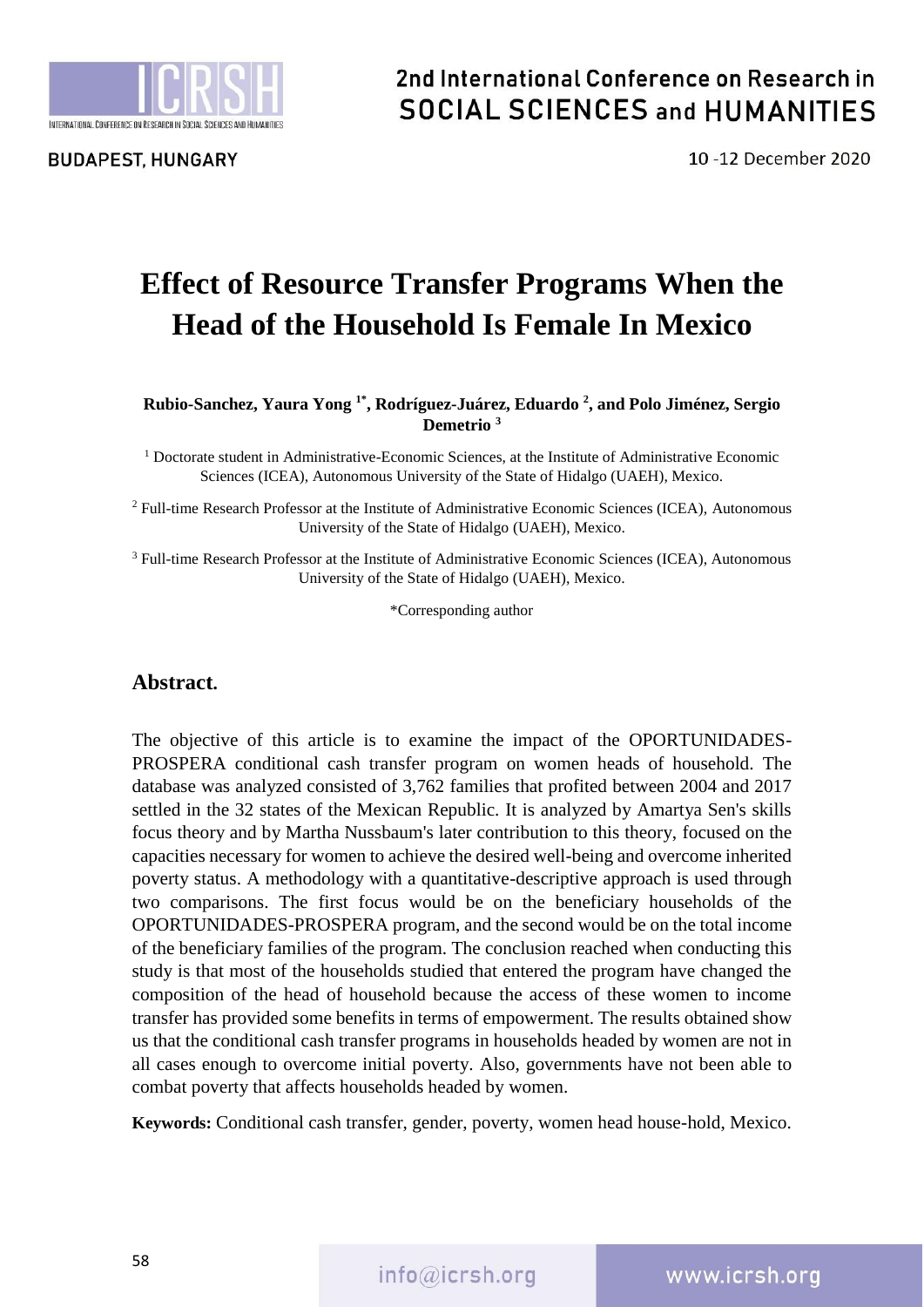

## 2nd International Conference on Research in **SOCIAL SCIENCES and HUMANITIES**

10-12 December 2020

### **I. Introduction**

The conditional cash transfer programs have the goal of eradicating generational poverty and generating competitive human capital in the poorest families (Bergmann & Tafolar, 2014). Conditional cash transfer programs have been implemented in various countries around the globe, and their objective is to achieve human development. This type of program has been carried out in 52 countries, of which 17 are located in Latin America (Mariano, 2020). In Latin America, those implemented in Brazil and Mexico stand out. Brazil stands out for having the most successful conditional cash transfer program in the world called Bolsa Familia. In Mexico, the OPORTUNIDADES-PROSPERA Program was one of the first conditional cash transfer programs in Latin America.

Throughout history, the Mexican government has sought different ways to combat poverty, which is why it implemented differents social policies to achieve it. But it was until the 1970s that these efforts were more palpable that although they only focused mainly on strengthening human capital through access to education, they did not have a multidimensional vision of poverty. Realizing this lack of multidimensionality in the programs that were being implemented, the Mexican government decided to act and create a program that would encompass this vision of poverty. In 1997, the education, health and food program was implemented in Mexico, which is known by its acronym in Spanish, PROGRESA.

PROGRESA not only focuses on education, like the previous programs, also includes nutrition and health since its goal is to develop the human capital of the most vulnerable families on these three elements. The stipend is given directly to the mother of the family, whether who is the head of the household. The money transfers are bi-monthly and on the condition that they send their children to school, attend routine health check-ups, and receive workshops on preventive health care. In 2001, it changed its name to OPORTUNIDADES, which was maintained until 2014, where it was changed to PROSPERA. In 2004, the name was changed because the program was added to the linkage of the families benefited with productivity. So, they did not depend only on the subsidy received, it was feasible to increase their income, and more families could be able to exceed the poverty thresholds in which they were.

In this article, a thorough analysis will be conducted to understand how the OPORTUNIDADES-PROSPERA Program. The families will be analyzed since they joined the program, and until the last recorded follow-up, these households are distributed in all the states of the Mexican Republic. The 2030 millennium goals have made it relevant to study the gender perspective of households to find out if a great stipend is necessary for families headed by female heads of household (Nations, 2018). Because this program does not focus exclusively on female heads of the household, the purpose of this work is to find out if the households benefited by the OPORTUNIDADES-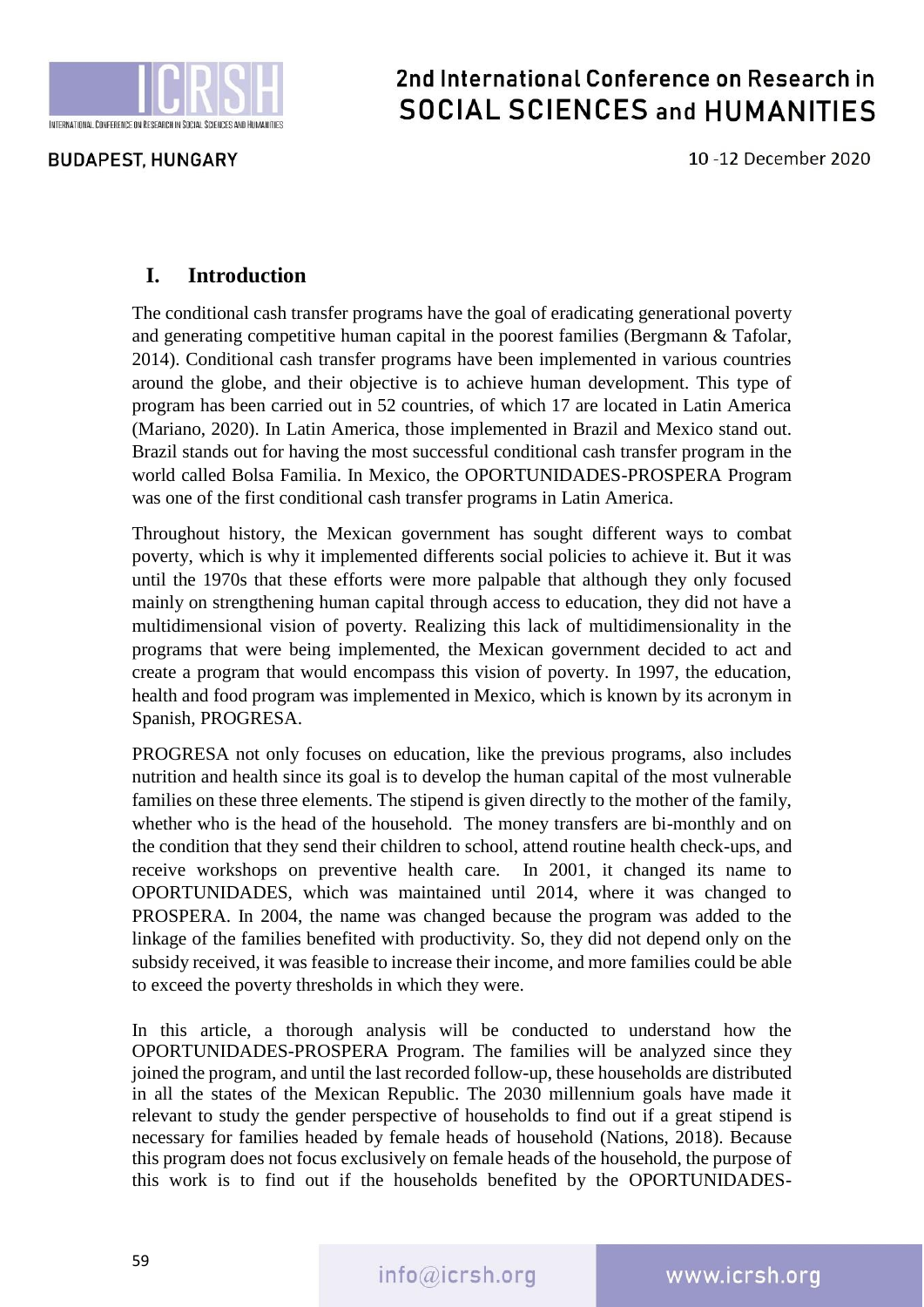

#### **BUDAPEST, HUNGARY**

#### 10-12 December 2020

PROSPERA Program have had an impact on the heads of household and if it has positively affected the income of benefited families. The null hypothesis that households benefiting from a monetary resource transfer program will have an impact on the sex of who heads them. Taking into consideration these hypotheses: H1: if the households benefited by a cash transfer program will have an impact on the sex of who heads them, H2: if the households headed by women are located in the most marginalized strata of poverty, and H3: if the households headed by women overcome initial poverty and achieve well-being when they are supported by conditional cash transfer programs.

The first section of this article will focus on the theoretical analysis of poverty and its effects on women. In the second section, you will focus on the method used to do the analysis. The third section presents the results, and I contrast them with the hypotheses raised. The fourth section is the conclusion that will be drawn from the previous sections.

### **II. Review of previous literature**

The phenomenon of poverty is a complex problem that affects all the countries of the world to a greater or lesser extent. Mexico is not an exception because of its search to implement actions that will help fight poverty and after the economic crisis of 1982, which affected Latin America. Mexico's government had to rethink its economic policy that focused on import substitution industrialization (ISI), and it has fully entered Neoliberalism now. International organizations helped Mexico to make a faster transition. It retook the 3 pillars of neoliberalism: trade liberalization, financial deregulation, and privatization.

Neoliberalism arose in the post-war period and was originated from the thinking of the authors' Herbert Spencer, Jacques Rueff, and Friedrich A. Hayek. The latter was the chief promoter of the Neoliberal model that took up the principles of liberalism towards an exchange of goods in a free market, which would cause the development of (Hayek, 1945). According to the studies of Novelo (2004) in Latin America, structural reforms and the free market have only exacerbated capitalist relations of production, which has resulted in an increase in poverty and the marginalization of the social strata with less income.

Understanding what poverty is, it is necessary to remember the most prominent concepts, among them is that of Sen (1999), where he typifies poverty as the deprivation of the fundamental freedoms that the individual needs plenty develop. Which outlines the thoughts of poverty from a multidimensional point of view, since Sen considers that lack of income was only part of the problem of satisfying the basic needs of individuals. Alkire & Foster (2011) were the first researchers to have an approach to a multidimensional measurement of poverty they took up the ideas of Amartya Sen and made them concrete by developing a multidimensional measurement of poverty. In this work by Alkire and Foster, they mathematically show how the multidimensional poverty measurement is better than the traditional one-dimensional measurement of poverty through income.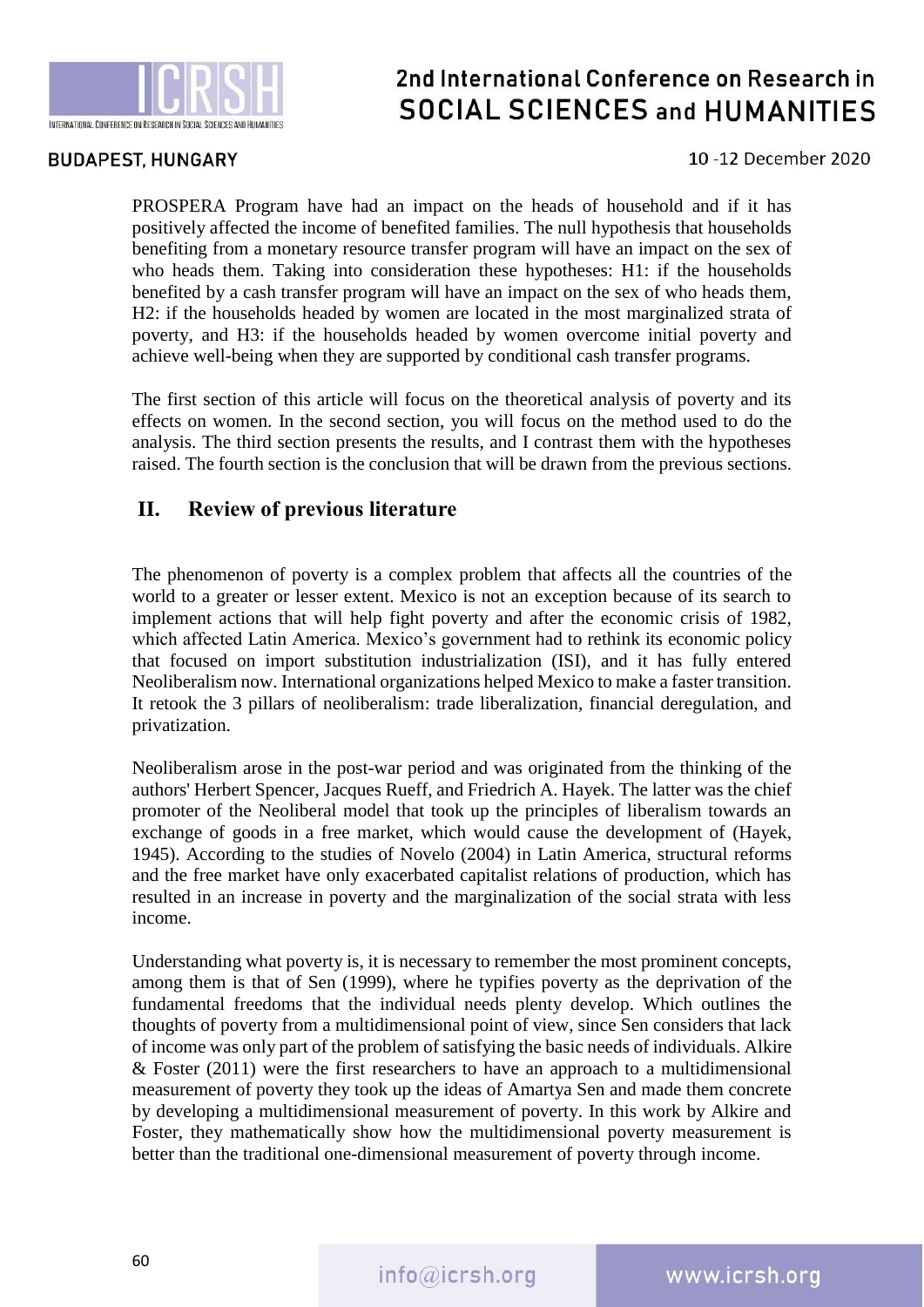

## 2nd International Conference on Research in **SOCIAL SCIENCES and HUMANITIES**

10-12 December 2020

Focusing on poverty as a multidimensional problem, G. Sen (1998) analyzed that poverty cannot be seen only through an individual but must be analyzed from a family point of view since the different roles of individuals within the family could support the situation of poverty of the same. Also, the study of Benería  $\&$  Sen (2014) where they made a feminist analysis of third world households and realized that it is impossible to ignore what happens within the households of families in poverty since there is an intertwining of relationships gender and class. Returning to the vision of gender poverty was Nussbaum (1992), who take up Amartya Sen's theory of capacities developed in 1979, gave it a gender approach since she argues that women have capacities inferior to those of men. Nussbaum argued for the need for governments to implement actions aimed at minimum respect for the human dignity of women. She provides ten central functional human capacities to achieve the much-desired equality of capacities between men and women. Butler (2015) argues that there are no sexual roles or gender roles, significantly or biologically inscribed in human nature, each role is assigned by the culture or the environment where the individual develops. Regarding the heads of households, Rallu (2017) says that women heads of households, lonely with children, are the households that tend to fall into the most marginalized quartiles. Although, it is also true that households, where there is a female family headquarters, which have few resources, have very few opportunities, and this means that they do not have educational, health, and employment opportunities for themselves or their children.

### **III. Methods**

The empirical study is based on the single socioeconomic information questionnaire (CUIS), which is the instrument by which the Social Development Secretariat (SEDESOL), which is to operate the OPORTUNIDADES-PROSPERA Program, collects information from households both to incorporate them into the program and to monitor their beneficiaries.

In 2004, 3,762 beneficiaries of the OPORTUNIDADES-PROSPERA program were incorporated and were followed up in 2007, 2011, and 2017. Four stages were proposed to address the study of the problem: 1) Compilation of the database, 2) Delimitation of the beneficiaries to study 3) Analysis of the information and getting results, and 4) Interpretation of results and conclusions.

1) Compilation of the database: The necessary steps were taken with SEDESOL so that through the PROSPERA National Coordination it will provide the newest database of the beneficiaries of the OPORTUNIDADES-PROSPERA Program for the period 2004-2018.

2) Delimitation of the beneficiaries to study: Due to the magnitude of the database provided, and that the follow-ups are not carried out with specific periodicity, it was determined to use those incorporated in 2004, and they would have had their follow-up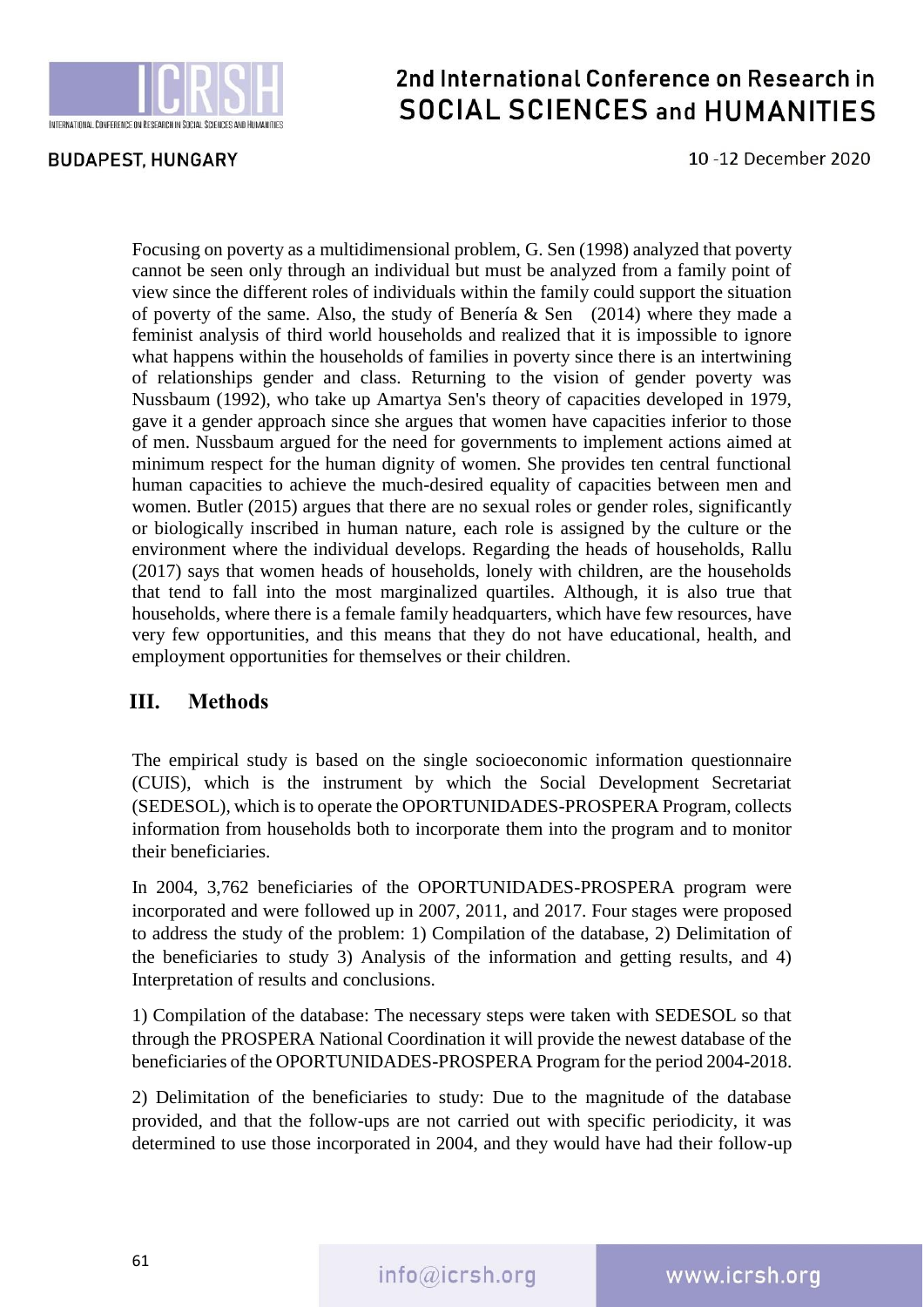

#### **BUDAPEST, HUNGARY**

#### 10-12 December 2020

in the same years. Besides, these families were distributed in all the states of the Mexican Republic, which gave us the 3,762 beneficiary households analyzed.

3) Analysis of information and obtaining results: A quantitative-descriptive analysis of the characteristics of the beneficiary families was carried out, which focused more on studying the head of the household through their gender and the total income of the families, comparing them with the poverty lines of the years of study.

4) Interpretation of results and conclusions: the analysis of the information was contrasted with the previously exposed literature review to be able to interpret the results. Also, the general conclusion of the study of poverty, the benefit of the conditional cash transfer programs, and the particular results obtained from the OPORTUNIDADES-PROSPERA program.

#### **IV. Results**

#### **4.1 Study of the OPORTUNIDADES-PROSPERA Program**



#### **4.1.1 Gender of the head of household**

*Figure 1: Gender of the head of household by year.*

*Source: Own elaboration.*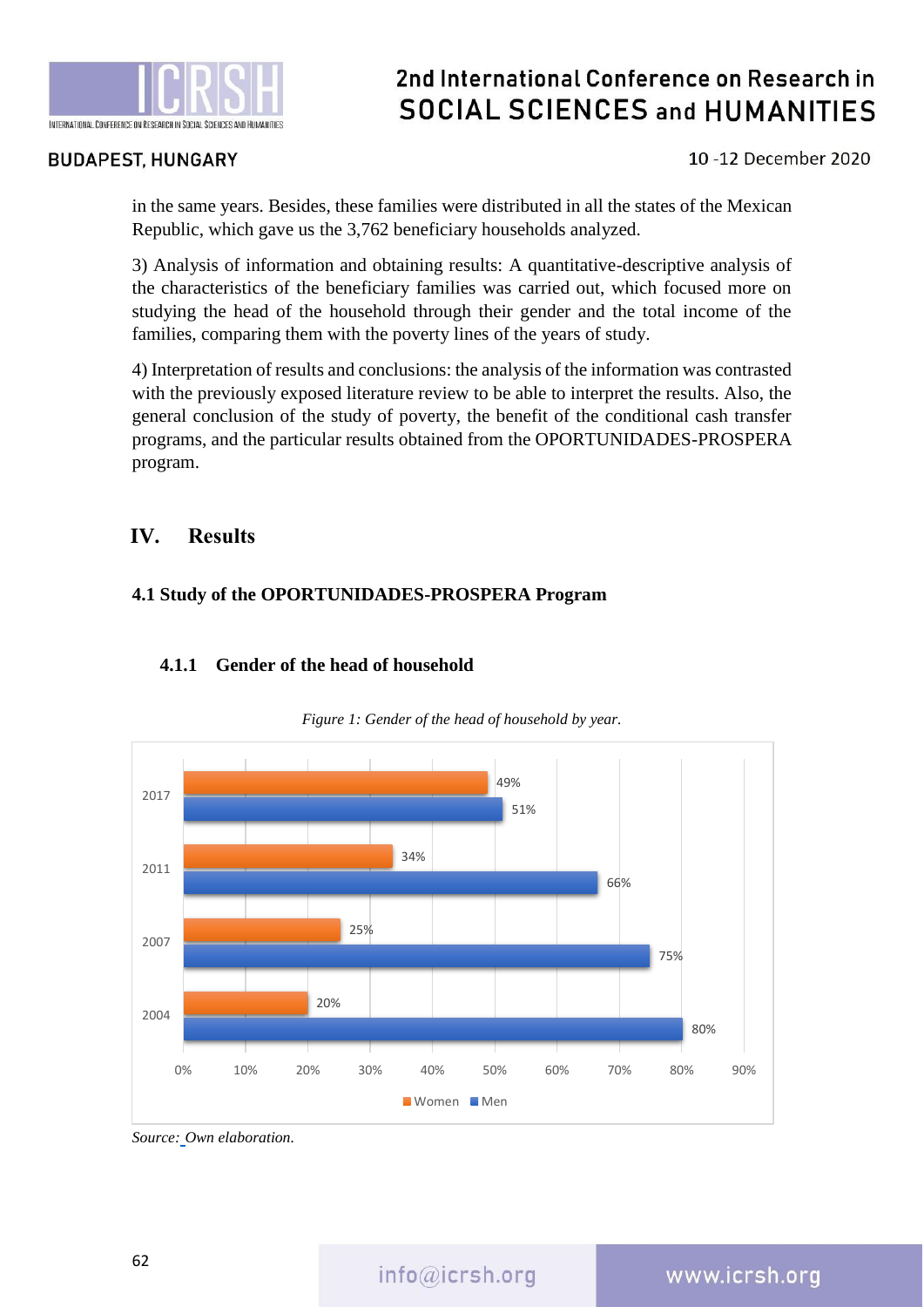

#### **BUDAPEST, HUNGARY**

10-12 December 2020

Figure 1 shows that 3,762 families started in households headed by women with a proportion in 2004 of 20%, 2007 25%, 2011 34% and 2017 49%; while men their proportion was 2004 80%, 2007 75%, 2011 66% and 2017 51%. In other words, the difference in households headed by men decreased over time since it began with a difference in 2004 of 60%, 2007 50%, 2011 32% and 2017 only 2%. This data is relevant in that it means that 58% of the families when joining the OPORTUNIDADES-PROSPERA Program were headed by a male, in 2017, these households were already headed by a woman. Therefore, the null hypothesis is confirmed that households benefiting from a program of monetary transfer of resources will have an impact on the sex of who heads them. Which supports the studies carried out by Amanasio & Velérie (2010), Adato, de la Briere, Mindek & Quisumbing (2000) where they argue stipends that give this benefit to women and empower them since these take control of the resources, so there are changes in the behavior of the observed households.

#### **4.1.2 Total household income**

| <b>Stratum</b> | Income per<br>household<br>(Mexican pesos) | Year | <b>Denomination by income</b> |
|----------------|--------------------------------------------|------|-------------------------------|
| ı              | $0 - 472.07$                               | 2004 | <b>Extreme poverty</b>        |
|                | $0 - 570.83$                               | 2007 |                               |
|                | $0 - 712.77$                               | 2011 |                               |
|                | $0 - 979.31$                               | 2017 |                               |
| Ш              | 472.08 - 972.68                            | 2004 | Poverty                       |
|                | 570.84 - 1,132.23                          | 2007 |                               |
|                | 712.78 - 1,378.05                          | 2011 |                               |
|                | 979.32 - 1,784.93                          | 2017 |                               |
| Ш              | >972.68                                    | 2004 | Not poor                      |
|                | > 1,132.23                                 | 2007 |                               |
|                | >1,378.05                                  | 2011 |                               |
|                | >1,784.93                                  | 2017 |                               |

*Table 1: Stratification according to monthly household income.*

*Source: Own elaboration with information Coneval (2019).*

*Figure 2. Household income by stratum and sex*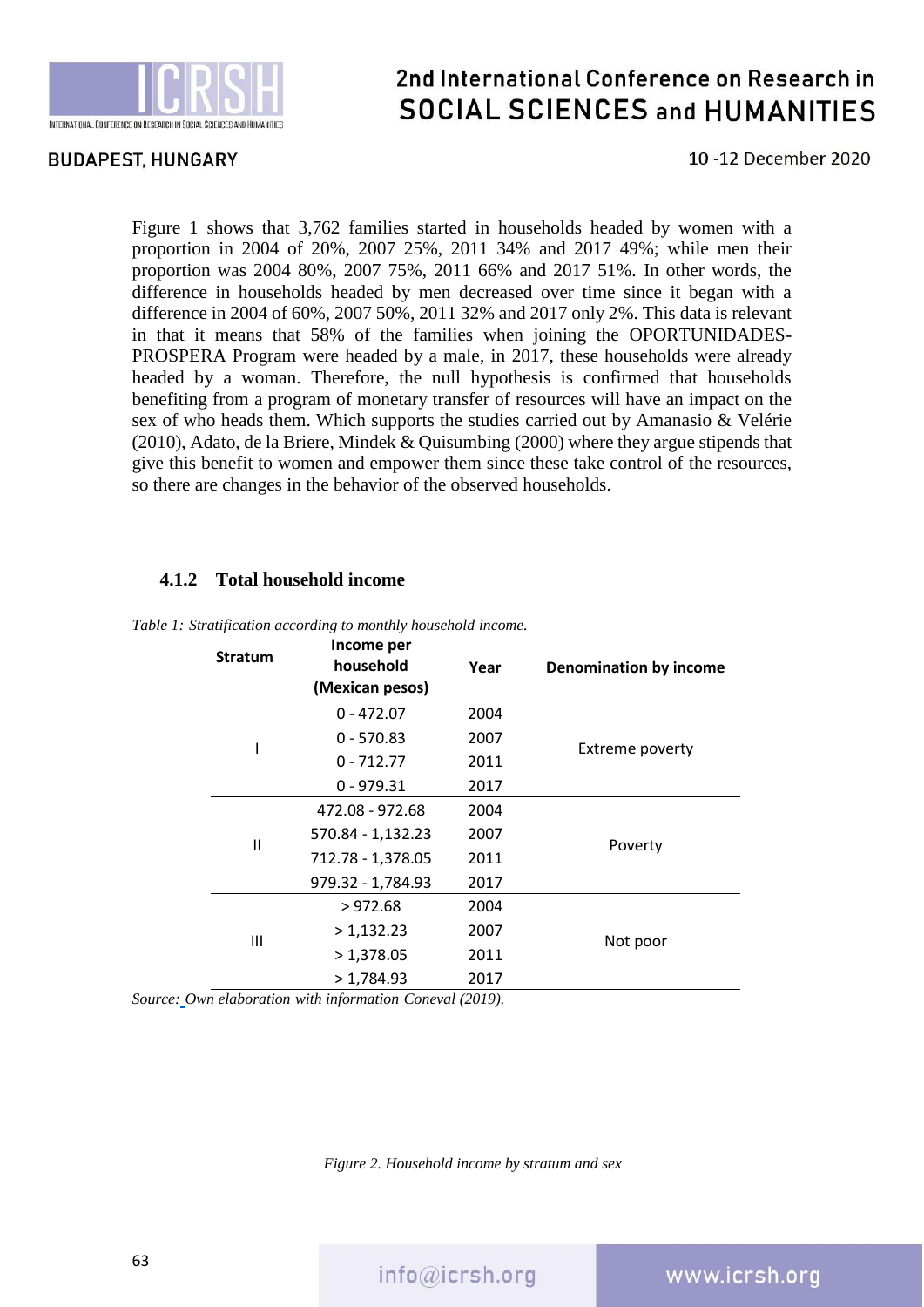

### **BUDAPEST, HUNGARY**

#### 10-12 December 2020



*Source: Own elaboration.*

According to figure 2, when the households headed by women joined the OPORTUNIDADES-PROSPERA program in 2004, 78% were in the first stratum (Table 1), for 2007 it decreased by 8%, 2011 by 10%, and in 2017 only 24% compared to the year of incorporation. On the other hand, households headed by men represented in the first stratum (Table 1) began in 2004 with 55%, decreasing by 13% in 2007, 15% in 2011, and 20% for 2017 compared to the first year. Stratum II (table 1) for female headship began in 2004 with 6%, 2007 increased by 16%, 2011 with 10%, and 2017 with 8% compared to the initial year. Concerning male headship in 2004, it was 33%, 2007 increased by 9%, 2011 remained at the same percentage as 2004, 2017 decreased by 13% compared to 2004. And stratum III (table 1) for female heads of the household started in 2004 with 15%, 2007 decreased by 7%, 2011 increased by 1%, and 2017 increased by 17%. On the other hand, the head of the male household in 2004 had 12%, 2007 increased to 9%, 2011 increased 16%, and 2017 increased by 33%. Therefore, H2 confirms: if households headed by women are located in the most marginalized strata of poverty. In addition to supporting the research by Rosenhouse, (1989), Buvinic, (1990), Buvinić & Rao Gupta, (1997), Chant, (1997), and Rallu (2017) where they refer to the vulnerability of households headed by women, as well as the susceptibility that this condition makes them so that they are conditions of greater poverty than the households headed by men.

#### **4.1.2.1 Income of families that changed the sex of the head of the family from male to female**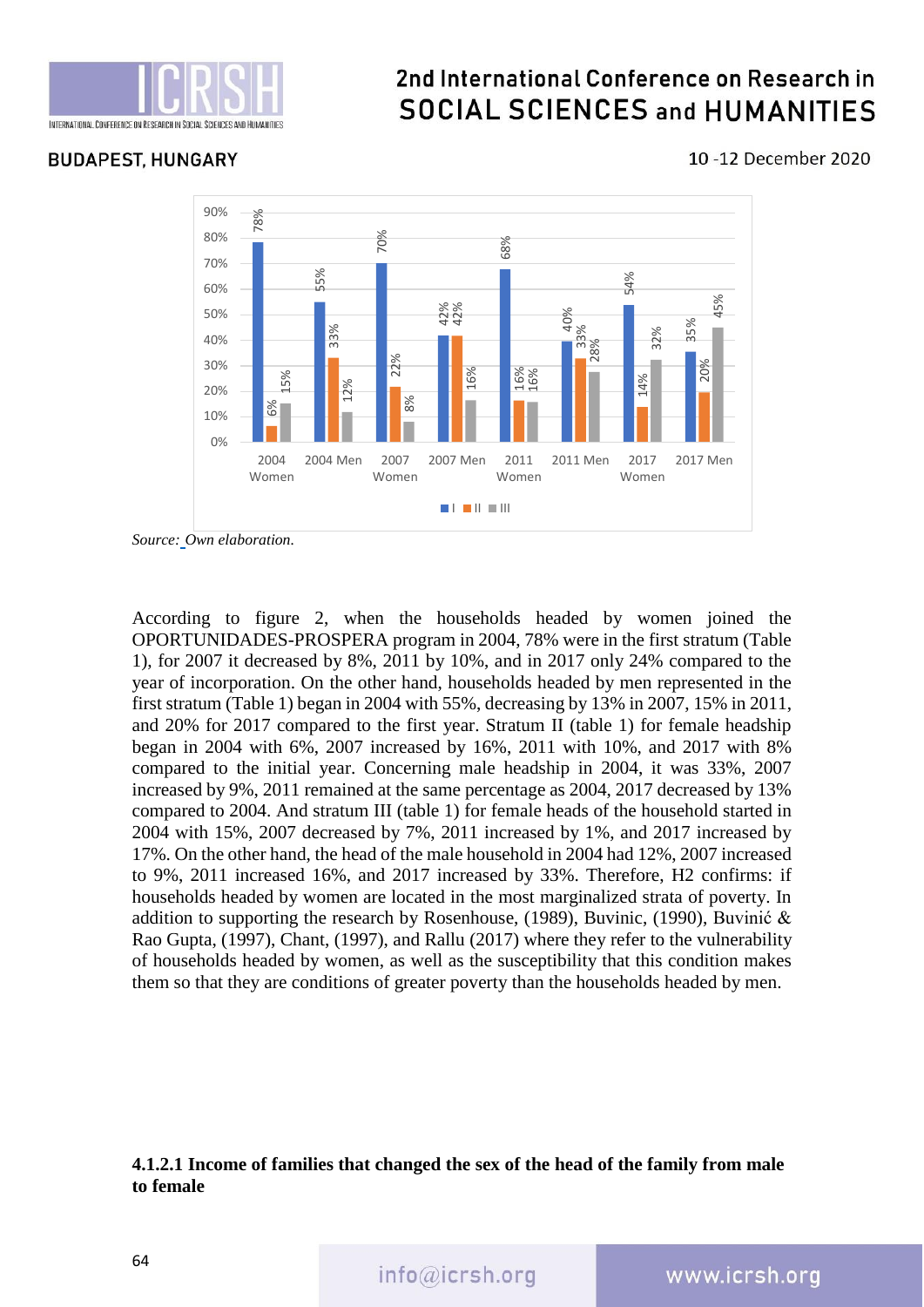

### **BUDAPEST, HUNGARY**

10-12 December 2020





Figure 3 represented 58% of families that changed their head household (men-women). It is observed in Figure 3 that the first stratum begins in 2004 with 56%, 2007 decreased by 9%, 2011 decreased by 6%, and 2017 decreased by 5% compared to the first year. Stratum II started at 31%, increased by 8% in 2007, decreased by 3% for 2011, and in 2017 decreased by 17%. And in stratum III in 2004 it had 12%, 2007 increased by 3%, 2011 increased by 10%, and 2017 increased by 23%. With these numbers it is identified that the households that started in stratum I and II, 23% went to stratum III, which means that they surpassed the initial poverty of income that they found when joining the program, being headed by men.

Although 23% is a good number, it is not enough to accept the null hypothesis. So, the null hypothesis is rejected that female-headed households overcome initial poverty and achieve well-being if they are supported by conditional cash transfer programs. This hypothesis rejection is affirmed in the studies carried out by Haman (2019), Mariano (2019) y Chant (2016) determined that the stipend of conditional cash transfer programs is not enough to get out of the initial poverty state. These families do not have actions aimed at the needs of women because this type of program is more focused on the development of the human capital of children.

### V. **Conclusion**

*Source: Own elaboration.*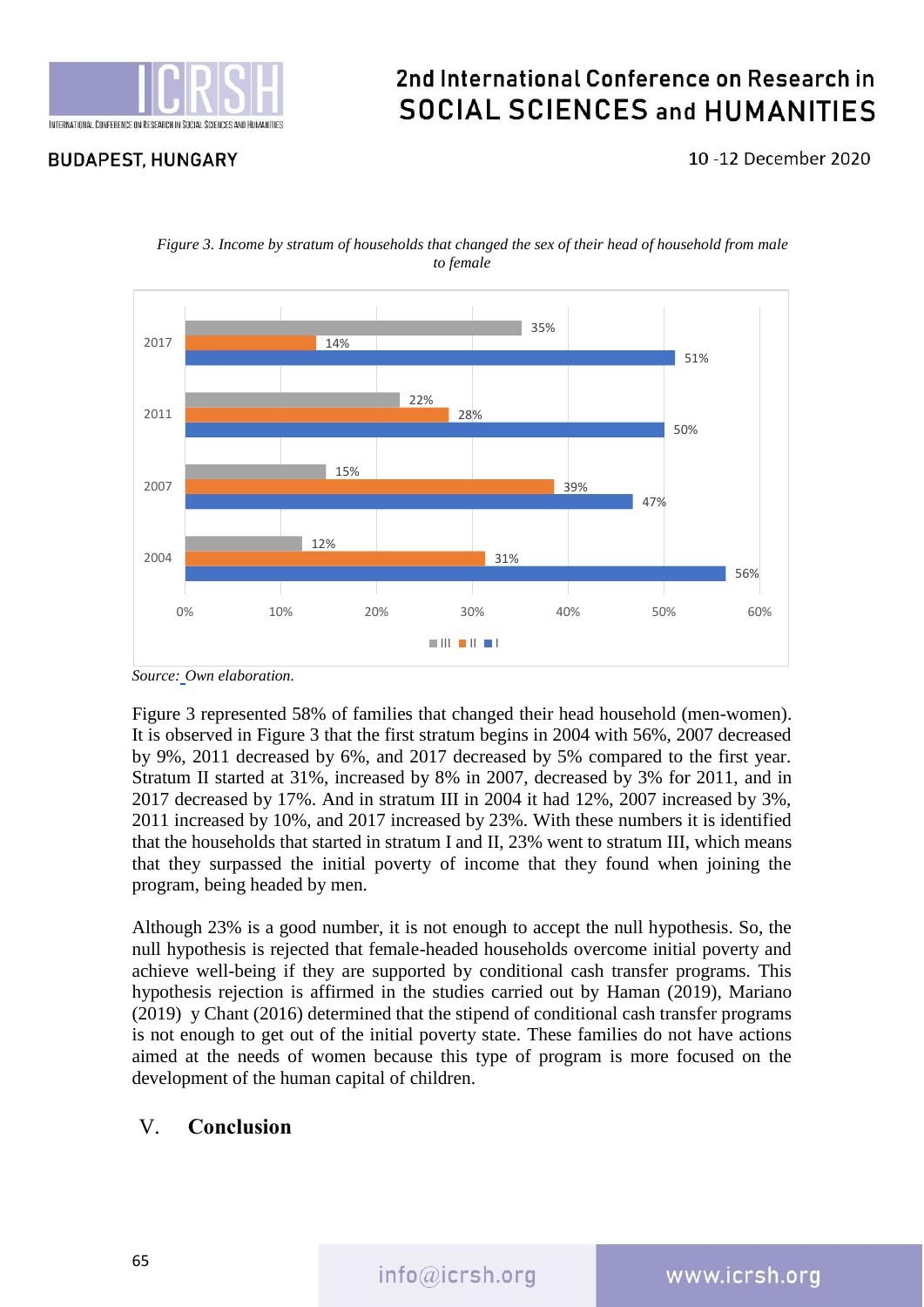

#### **BUDAPEST, HUNGARY**

#### 10-12 December 2020

Conditional cash transfer programs are the result of the struggle of neoliberalism to carry out social policies, which are landed by social programs to try to stop the impoverishment generated by the economic policies of neoliberalism. Mexico, being in this type of approach, was one of the pioneers in the development of monetary transfer programs of resources, it has also joined the ideas of female empowerment, but what was observed in the study, these programs are a great contribution for households in poverty, but they are not the answer to meet the needs of women, since they are focused on the human capital of the children of these households and have not developed the women or men heads of the family who head these households.

As could be seen in the research, by improving the income conditions of the families and that the resources are managed by women, this has allowed changes in the composition of the families, since it is unnecessary the contributions of men for the household support, but changing the gender of households benefiting from this program from male to female does not generate the conditions for these households to overcome initial poverty.

These programs are a great contribution to ease poverty since it is difficult without this aid. It is possible to achieve the capacities of the individual that Amartya Sen argued in 1979 and that he completed with integrating the family in 1998. Martha Nussbaum supplemented this theory in 1992, incorporating the capabilities of women. In the presentday, these capabilities have not been fully developed. As determined in the research, since it showed that although women are heads of household and receive the resources of the program, it does not need to be reflected in the overcoming of initial poverty since this did not happen in most cases.

To summarize, a positive effect in households headed by women, the fact is not entirely positive, as would be thought because it only causes a consequence on the composition of the household, it is not the overcoming of initial poverty. The results show many times that the family is headed by a woman, condemns it to be within the poorest stratum.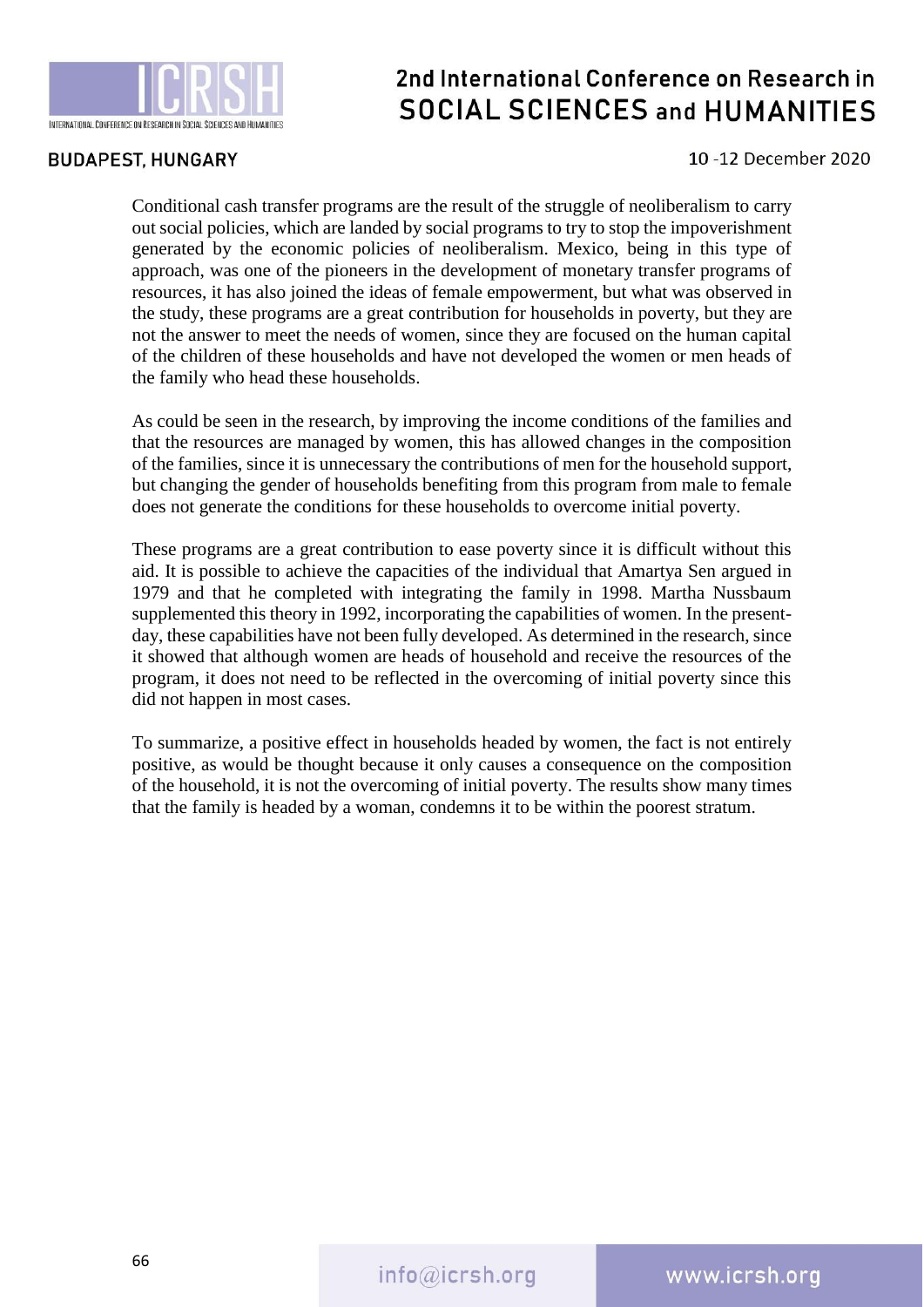

## 2nd International Conference on Research in **SOCIAL SCIENCES and HUMANITIES**

10-12 December 2020

#### **References**

- Adato, M., de la Briere, B., Mindek, D., & Quisumbing, A. R. (2000). The Impact of Progresa on Women's Status and Intrahousehold Relations. *International Food Policy Research Institute*, *202*, 1–94.
- Alkire, S., & Foster, J. (2011). Counting and multidimensional poverty measurement. *Journal of Public Economics*, *95*(7–8), 476–487. https://doi.org/10.1016/j.jpubeco.2010.11.006
- Amanasio, O., & Velérie, L. (2010). Conditional cash transfers, women and the demand for food. *Institute for Fiscal Studies*, *10*(17).
- Benería, L., & Sen, G. (2014). *Accumulation, Reproduction, and Women's Role in Economic Development: Boserup Revisited*. *10*(2), 463–464.
- Bergmann, C., & Tafolar, M. (2014). Combating Social Inequalities in Turkey Through Conditional Cash Transfers (CCT)? *Paper Submitted for the 9th Global Labour University Conference "Inequality within and among Nations: Causes, Effects, and Responses" May 15-17, 2014, Berlin School of Economics and Law.*
- Butler, J. (2015). Undoing gender. In *Gender Trouble: Feminism and the Subversion of Identity* (Vol. 3, Issue 2). http://www.amazon.co.uk/Parting-Ways-Jewishness-Critique-Directions/dp/0231146108%0Ahttps://dspace.library.uu.nl/handle/1874/368485%0 Ahttp://repositorio.unan.edu.ni/2986/1/5624.pdf
- Buvinic, M. (1990). *The vulnerability of woman-headed households: policy questions and options for latin america and the caribbean*.
- Buvinić, M., & Rao Gupta, G. (1997). Female-headed households and femalemaintained families: Are they worth targeting to reduce poverty in developing countries? *Economic Development and Cultural Change*, *45*(2), 258–280. https://doi.org/10.1086/452273
- Chant, S. (1997). Women- Headed Households : Poorest of the Poor ? Perspectives from. *IDS Bulletin*, *28*(3), 26–48.
- Chant, S. (2016). Women, girls and world poverty: Empowerment, equality or essentialism? *International Development Planning Review*, *38*(1), 1–24. https://doi.org/10.3828/idpr.2016.1
- Coneval. (2019). *Pobreza en México | CONEVAL*. 2018. https://www.coneval.org.mx/Medicion/Paginas/PobrezaInicio.aspx
- Haman, O. Ben. (2019). Conditional and Unconditional Cash Transfer Programs : The Recent Experiences around the World. *International Journal of Research and Innovation in Social Science*, *III*(I), 210–219.